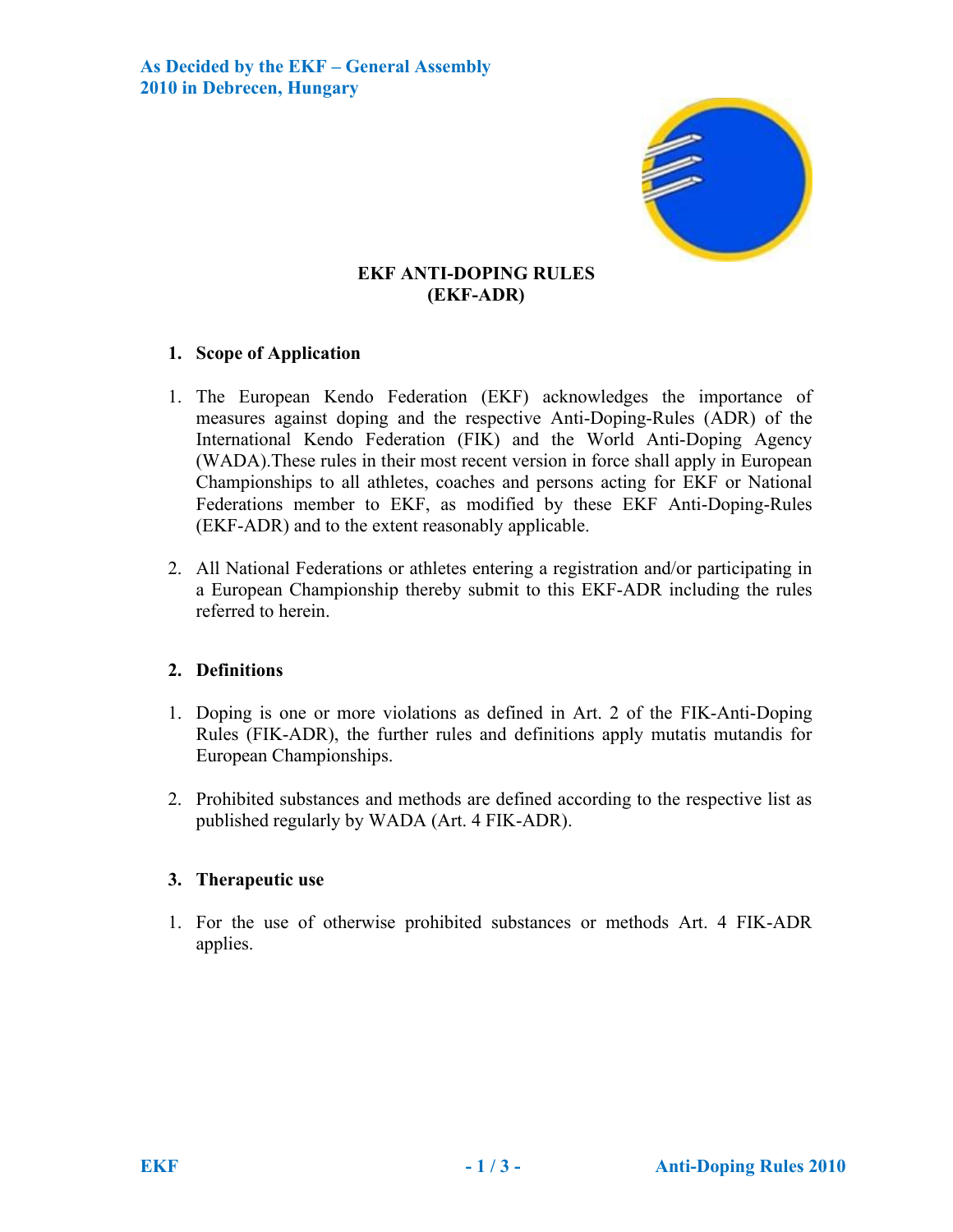

## **4. Anti-Doping Officers**

- 1. The EKF Board of Officers shall appoint Anti-Doping Officers (ADOs) who shall assist the Board in Anti-Doping matters, including taking office in decision making panels, and report to the Board and the General Assembly as necessary. The ADOs shall assist with tests as conducted by the EKF or national Anti-Doping authorities. They shall follow the applicable laws, EKF Statutes, these EKF-ADR and decisions by the EKF General Assembly and the EKF Board of Officers.
- 2. Any ADO can be recalled from his duty by the EKF Board of Officers, in particular if he
	- a. Severely violates his duties,
	- b. Actively is involved in doping violations or
	- c. Gives other severe reasons.

# **5. Extent of Tests**

1. Doping-tests by the EKF may occur during or after European Championships according to FIK-ADR and applicable laws.

## **6. Analysis of Samples**

1. Samples will be analyzed according to FIK-ADR and applicable international standards.

## **7. Result Management**

1. If an adverse analytical finding or a reasonable suspicion of any other anti-doping violation is present, a result management according to Art. 7 FIK-ADR shall take place.

## **8. Procedure for Sanctions**

1. To establish violations of ADR and to decide on sanctions, a procedure according Art 8-11 of the FIK-ADR shall take place.